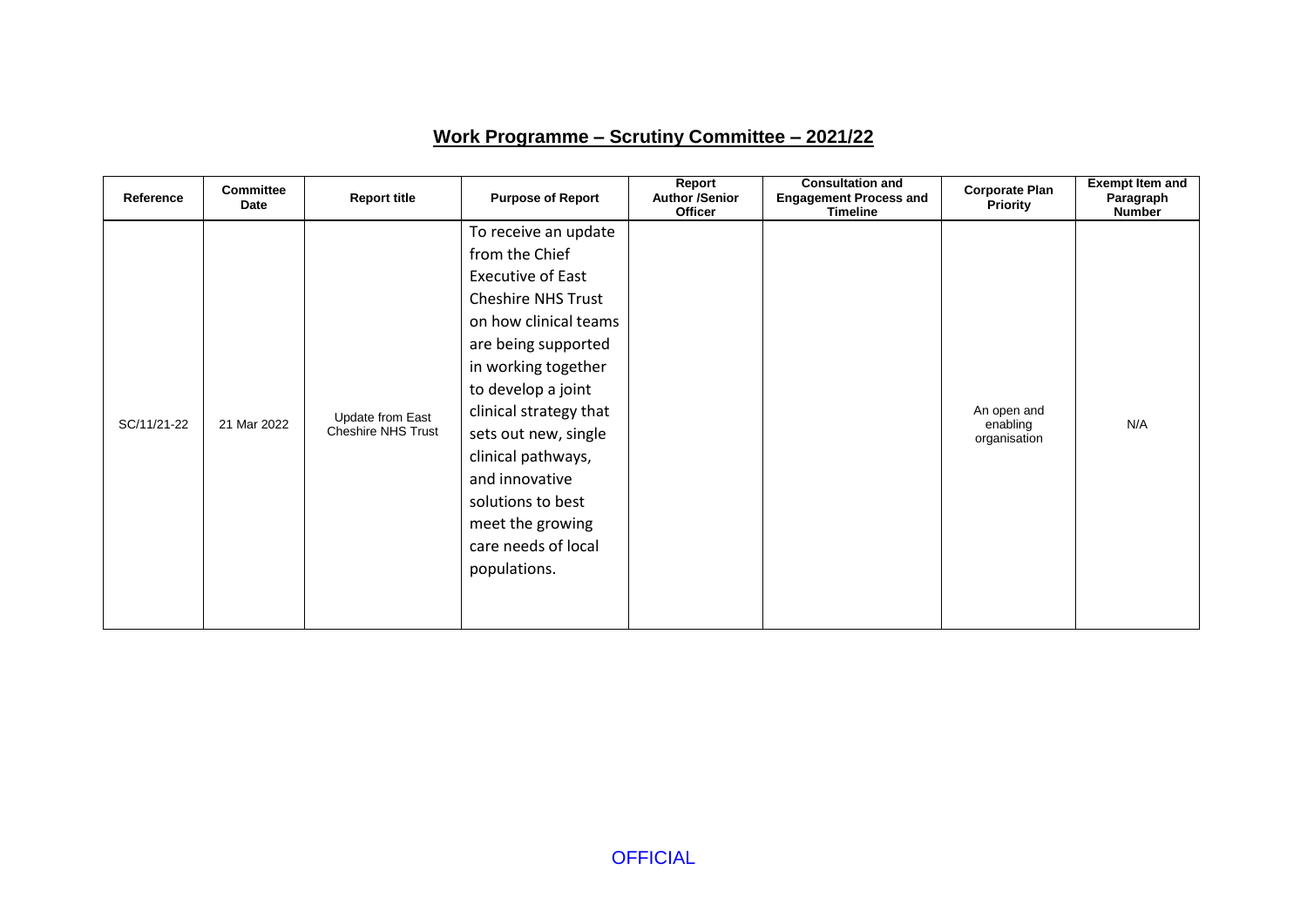| SC/08/21-22 | 21 Mar 2022 | Update from Cheshire<br>and Wirral Partnership<br><b>NHS Foundation Trust</b> | To receive an update<br>from the Associate<br>Director LD, NDD & ABI<br>& East Relationship<br>Management on the<br>work being carried out<br>in the Poppy Factor and<br>work with the veterans<br>as mentioned in the<br>Quality Account 2021;<br>and how this<br>Committee might assist<br>in ensuring any<br>anticipated funding in<br>the area of eating<br>disorders best met the<br>needs of the residents. | Director of<br>Commissioning | N/A | A council which<br>empowers and cares<br>about people | N/A |
|-------------|-------------|-------------------------------------------------------------------------------|-------------------------------------------------------------------------------------------------------------------------------------------------------------------------------------------------------------------------------------------------------------------------------------------------------------------------------------------------------------------------------------------------------------------|------------------------------|-----|-------------------------------------------------------|-----|
| SC/09/21-22 | 21 Mar 2022 | Update from NHS<br><b>Cheshire Clinical</b><br>Commissioning Group            | To receive an update<br>from the<br>Accountable Officer<br>ahead of the<br>imminent<br>implementation of<br>the Cheshire and<br>Merseyside<br><b>Integrated Care</b><br>Board.                                                                                                                                                                                                                                    | Director of<br>Commissioning | N/A | A council which<br>empowers and cares<br>about people | N/A |